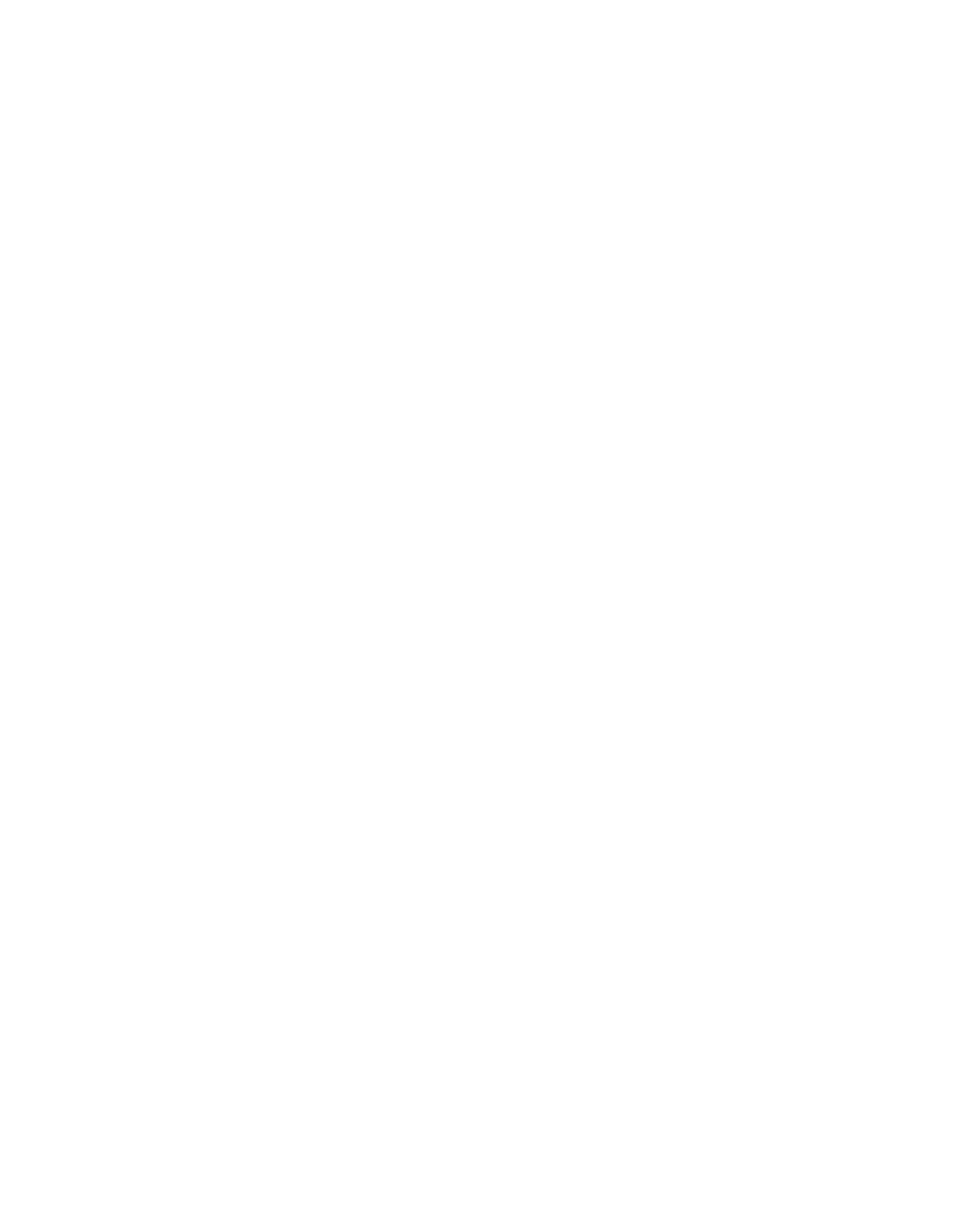# **WHY LEADERS MUST CONNECT MORE DURING TIMES OF CRISIS**



An abundance of additional research stresses the importance of connection between leaders and their employees. For example, vulnerability specifically has been identified as a key component of successful leadership.<sup>8</sup> Understanding and managing emotions are thought to be a building block of effective leadership and change within organizations.<sup>9</sup>

Clearly, organizations should encourage and cultivate openness and vulnerability in their leaders. This isn't to say that being open and vulnerable is an easy practice. On the contrary, it's often difficult to discuss and share emotions and emotional experiences in the workplace. This is true for both positive emotions, such as joy and excitement, and negative emotions, such as fear and confusion. As humans, we are wired to feel a wide range of emotions that we may or may not welcome. And although displays of emotion at work are sometimes judged to be an indicator of weakness,10 our data show that leaders who shift their thinking and practice openness and vulnerability can become stronger leaders who engender the best qualities in their employees.



### **Becoming a Connected Leader**

Even if managers understand the importance of openness and vulnerability, it can be difficult to know just how to demonstrate them, especially in a work setting. The following tips can help:

**Openness:** Share information about yourself and show genuine interest in learning more about your employees.

- Create opportunities where you and your team members can ask and answer thoughtful questions to find common interests and form bonds.
	- For example, schedule virtual or in-person coffee breaks or lunches, or start meetings with an icebreaker to help people get to know each other better.
- Demonstrate that you are comfortable talking about emotions at work and dealing with interpersonal challenges.
- Recognize and acknowledge employees' emotions.
- Find out who colleagues are outside of work and what challenges they may be dealing with at work and at home.
	- Acknowledge their experiences and ask how you can help.

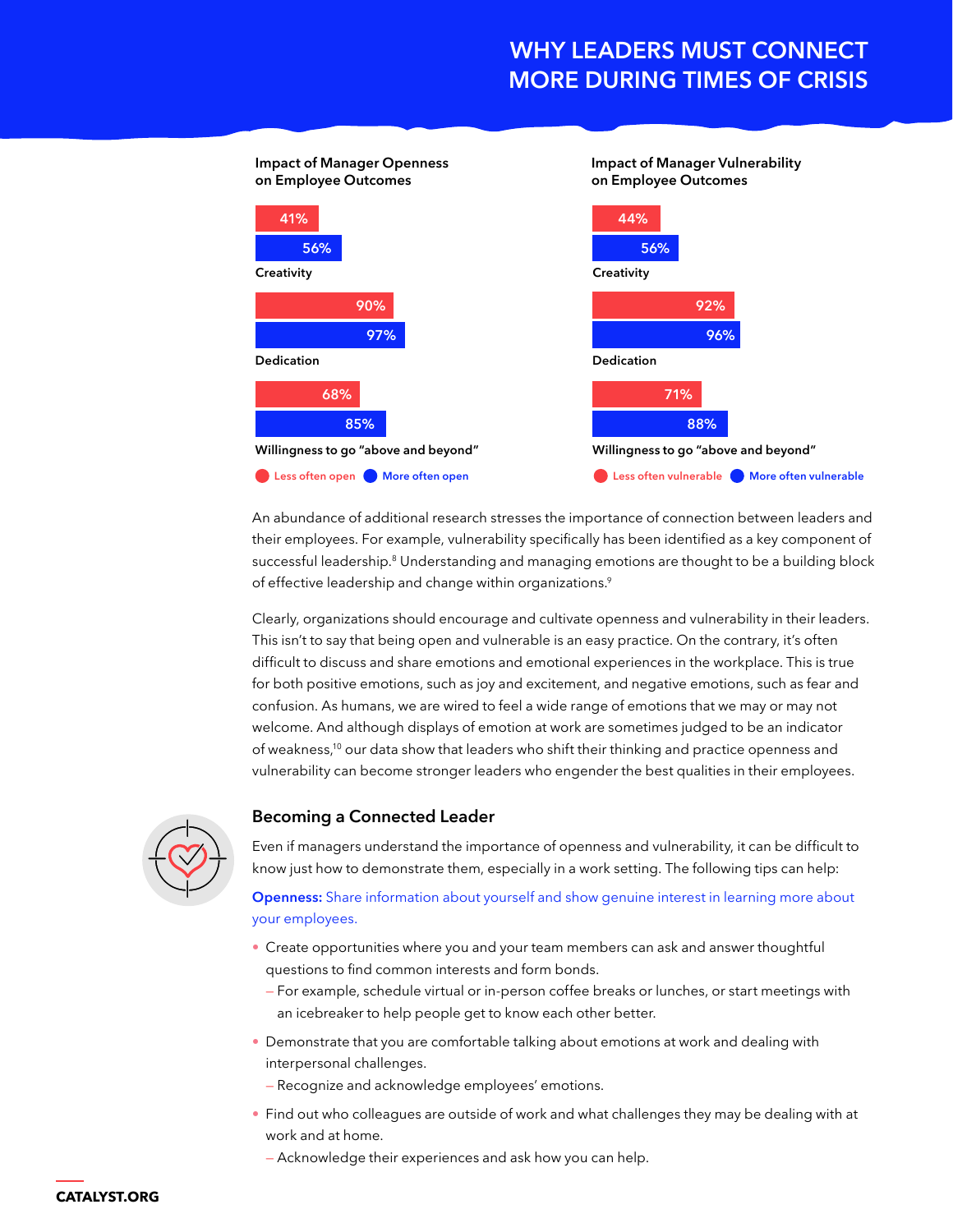# **WHY LEADERS MUST CONNECT MORE DURING TIMES OF CRISIS**

- Remember that being open with employees doesn't mean oversharing or prying into your team members' lives.
	- Professional and personal boundaries still apply.

#### **Vulnerability:** Share your own emotions (e.g., happiness, sadness, anxiety, disappointment, surprise), even when doing so may be uncomfortable.

- Develop and display vulnerability by being willing to share what you're feeling.
- If you are having a difficult time coping with current events, don't shy away from revealing your emotions. It's likely that your colleagues have similar experiences.
- Keep in mind that being vulnerable is about both creating space for employees to share more about themselves and allowing yourself to be open as well.
	- Lean in to emotionally difficult situations.
- Practice empathy by identifying other people's perspectives and emotions and following up to make sure you're understanding their experiences accurately.
- Active listening and behavioral mirroring can help show empathy.
- Understand that being vulnerable is a strength, not a weakness.
	- Although you may find it difficult to be honest with yourself and your team about your vulnerabilities, doing so is important.

### **About This Study**

This report was authored by [Emily Shaffer](https://www.catalyst.org/bio/emily-shaffer-phd/), PhD, Director, Research, Catalyst, and Stephanie Neal, Director, Center for Analytics and Behavioral Research (CABER), DDI. The data for this report are derived from questions devised by Catalyst and collected through DDI's [Global Leadership Forecast](www.ddiworld.com/global-leadership-forecast-2021)  [2021](www.ddiworld.com/global-leadership-forecast-2021) research project. This report examines responses from 12,382 professionals from 1,742 organizations in more than 40 countries around the world and more than 20 major industry sectors.

| <b>AGE</b>                    |       |              | <b>GENDER</b>                     |         |  |
|-------------------------------|-------|--------------|-----------------------------------|---------|--|
| Range:                        | 18-73 |              | Men                               | 72%     |  |
| Average:                      | 43    |              | Women                             | 23%     |  |
| <b>TOP 5 INDUSTRIES</b>       |       |              | Preferred not<br>to self-identify | 5%      |  |
| Manufacturing                 | 17%   | Other gender |                                   | $< 1\%$ |  |
| Electronics                   | 12%   |              |                                   |         |  |
| Automotive &<br>Transport     | 12%   |              |                                   |         |  |
| Consumer<br>Products & Retail | 11%   |              |                                   |         |  |
| <b>Financial Services</b>     | 7%    |              |                                   |         |  |

| <b>SECTOR</b> |     |
|---------------|-----|
| Private       | 66% |
| Public        | 27% |
| Government    | 5%  |
| Nonprofit     | 2%  |
|               |     |

| <b>LEVEL</b>     |     |
|------------------|-----|
| Manager          | 55% |
| Mid-Level Leader | 35% |
|                  |     |

Individual Contributor 10%



| <b>CATALYST.ORG</b> |  |  |
|---------------------|--|--|
|                     |  |  |